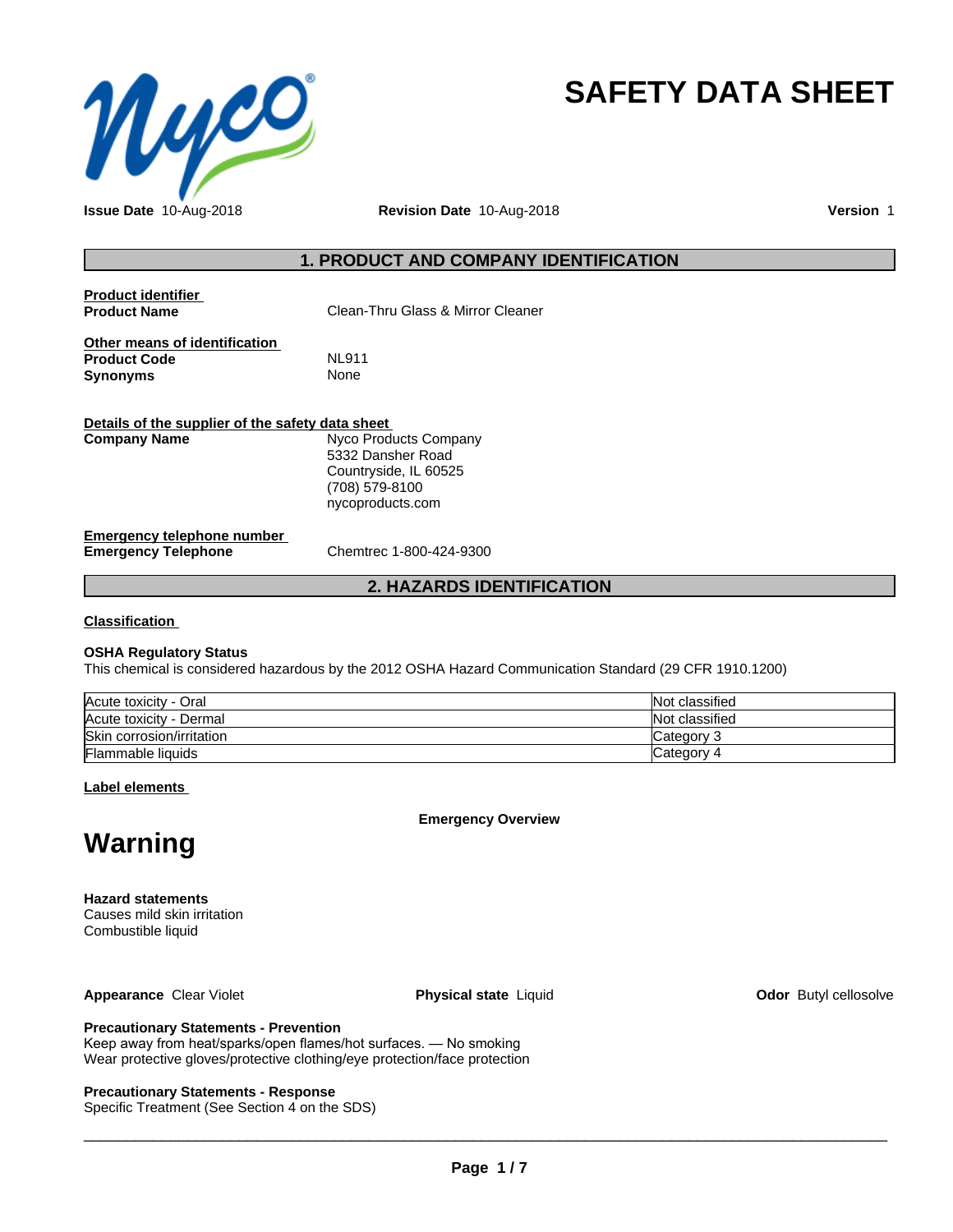If skin irritation occurs: Get medical advice/attention

IF INHALED: Remove victim to fresh air and keep at rest in a position comfortable for breathing Call a POISON CENTER or doctor/physician if you feel unwell IF SWALLOWED: Rinse mouth. DO NOT induce vomiting Drink plenty of water Immediately call a POISON CENTER or doctor/physician

#### **Precautionary Statements - Disposal**

Disposal should be in accordance with applicable regional, national and local laws and regulations

#### **Hazards not otherwise classified (HNOC) Other Information**

Unknown Acute Toxicity 0% of the mixture consists of ingredient(s) of unknown toxicity

## **3. COMPOSITION/INFORMATION ON INGREDIENTS**

| Chemical<br>-------<br>name              | ۰No                                                            | Weight-%  | Secret<br>г.<br>raoe |
|------------------------------------------|----------------------------------------------------------------|-----------|----------------------|
| ∀ethanol<br>∟-butox <sup>,</sup><br>1XVP | $\overline{\phantom{a}}$<br>$\overline{\phantom{a}}$<br>v<br>- | ∼-<br>. U |                      |

\*The exact percentage (concentration) of composition has been withheld as a trade secret.

|                           | <b>4. FIRST AID MEASURES</b>                                                                                            |
|---------------------------|-------------------------------------------------------------------------------------------------------------------------|
| <b>First aid measures</b> |                                                                                                                         |
| <b>Skin Contact</b>       | Wash off immediately with soap and plenty of water. If skin irritation persists, call a<br>physician.                   |
| Eye contact               | Rinse thoroughly with plenty of water for at least 15 minutes, lifting lower and upper eyelids.<br>Consult a physician. |
| <b>Inhalation</b>         | Remove to fresh air.                                                                                                    |
| Ingestion                 | Clean mouth with water and drink afterwards plenty of water.                                                            |
|                           | Most important symptoms and effects, both acute and delayed                                                             |
| <b>Symptoms</b>           | Any additional important symptoms and effects are described in Section 11: Toxicology<br>Information.                   |
|                           | Indication of any immediate medical attention and special treatment needed                                              |
| Note to physicians        | Treat symptomatically.                                                                                                  |
|                           | <b>5. FIRE-FIGHTING MEASURES</b>                                                                                        |

#### **Suitable extinguishing media**

Use extinguishing measures that are appropriate to local circumstances and the surrounding environment.

**Unsuitable extinguishing media** Caution: Use of water spray when fighting fire may be inefficient.

#### **Specific hazards arising from the chemical**

No Information available.

**Explosion data Sensitivity to Mechanical Impact** None. **Sensitivity to Static Discharge** None.

## **Protective equipment and precautions for firefighters**

As in any fire, wear self-contained breathing apparatus pressure-demand, MSHA/NIOSH (approved or equivalent) and full protective gear.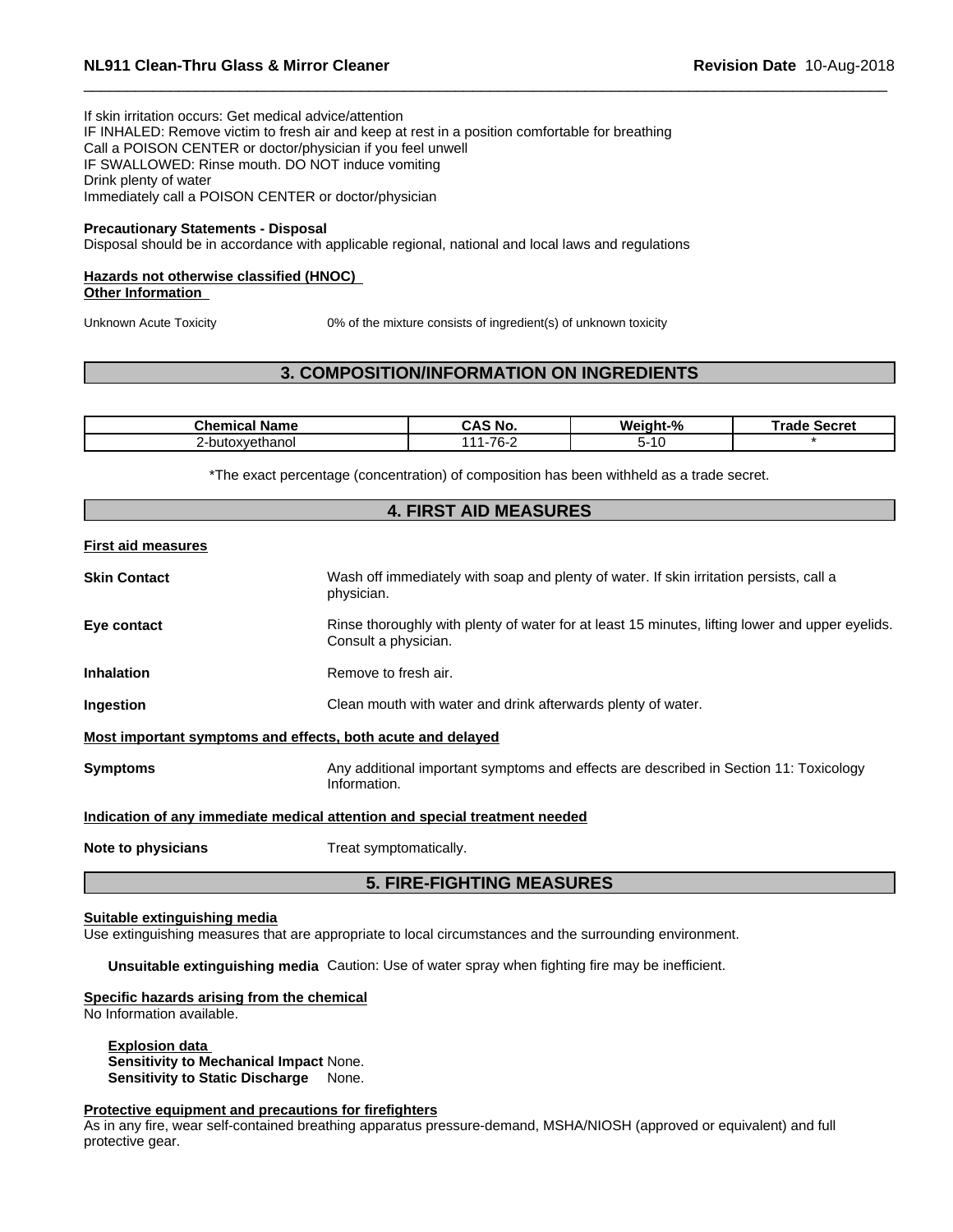## **6. ACCIDENTAL RELEASE MEASURES**

**Personal precautions, protective equipment and emergency procedures**

| <b>Personal precautions</b>                                  | Ensure adequate ventilation, especially in confined areas.                                                                                                                                                                                            |
|--------------------------------------------------------------|-------------------------------------------------------------------------------------------------------------------------------------------------------------------------------------------------------------------------------------------------------|
| <b>Environmental precautions</b>                             |                                                                                                                                                                                                                                                       |
| <b>Environmental precautions</b>                             | Do not allow into any storm sewer drains, lakes, streams, ponds, estuaries, oceans or other<br>surface water bodies. Should not be released into the environment. Dispose of according to<br>all local city, state and federal rules and regulations. |
| Methods and material for containment and cleaning up         |                                                                                                                                                                                                                                                       |
| <b>Methods for containment</b>                               | Prevent further leakage or spillage if safe to do so.                                                                                                                                                                                                 |
| Methods for cleaning up                                      | Pick up and transfer to properly labeled containers.                                                                                                                                                                                                  |
|                                                              | <b>7. HANDLING AND STORAGE</b>                                                                                                                                                                                                                        |
| <b>Precautions for safe handling</b>                         |                                                                                                                                                                                                                                                       |
| Advice on safe handling                                      | Handle in accordance with good industrial hygiene and safety practice.                                                                                                                                                                                |
| Conditions for safe storage, including any incompatibilities |                                                                                                                                                                                                                                                       |
| <b>Storage Conditions</b>                                    | Keep containers tightly closed in a dry, cool and well-ventilated place.                                                                                                                                                                              |
| Incompatible materials                                       | None known based on information supplied.                                                                                                                                                                                                             |
|                                                              | <b>8. EXPOSURE CONTROLS/PERSONAL PROTECTION</b>                                                                                                                                                                                                       |
|                                                              |                                                                                                                                                                                                                                                       |

#### **Control parameters**

#### **Exposure Guidelines** .

| <b>Chemical Name</b> | <b>ACGIH TLV</b> | <b>OSHA PEL</b>                     | <b>NIOSH IDLH</b>        |
|----------------------|------------------|-------------------------------------|--------------------------|
| 2-butoxyethanol      | TWA: 20 ppm      | TWA: 50 ppm                         | IDLH: 700 ppm            |
| 111-76-2             |                  | TWA: 240 mg/m <sup>3</sup>          | TWA: 5 ppm               |
|                      |                  | (vacated) TWA: 25 ppm               | TWA: $24 \text{ mg/m}^3$ |
|                      |                  | (vacated) TWA: $120 \text{ mg/m}^3$ |                          |
|                      |                  | (vacated) S*                        |                          |
|                      |                  | r∗                                  |                          |

*NIOSH IDLH Immediately Dangerous to Life or Health*

**Other Information** Vacated limits revoked by the Court of Appeals decision in AFL-CIO v.OSHA, 965 F.2d 962 (11th Cir., 1992).

**Appropriate engineering controls**

**Engineering Controls** Showers, Eyewash stations & Ventilation systems.

#### **Individual protection measures, such as personal protective equipment**

| <b>Eye/face protection</b>    | Wear safety glasses with side shields (or goggles).                                                                                                                                                                                                                                                                              |
|-------------------------------|----------------------------------------------------------------------------------------------------------------------------------------------------------------------------------------------------------------------------------------------------------------------------------------------------------------------------------|
| Skin and body protection      | Wear chemical resistant gloves.                                                                                                                                                                                                                                                                                                  |
| <b>Respiratory protection</b> | If exposure limits are exceeded or irritation is experienced, NIOSH/MSHA approved<br>respiratory protection should be worn. Positive-pressure supplied air respirators may be<br>required for high airborne contaminant concentrations. Respiratory protection must be<br>provided in accordance with current local regulations. |
| General Hygiene               | Handle in accordance with good industrial hygiene and safety practice. Wash face, hands<br>and any exposed skin thoroughly after handling. Avoid prolonged or repeated contact with                                                                                                                                              |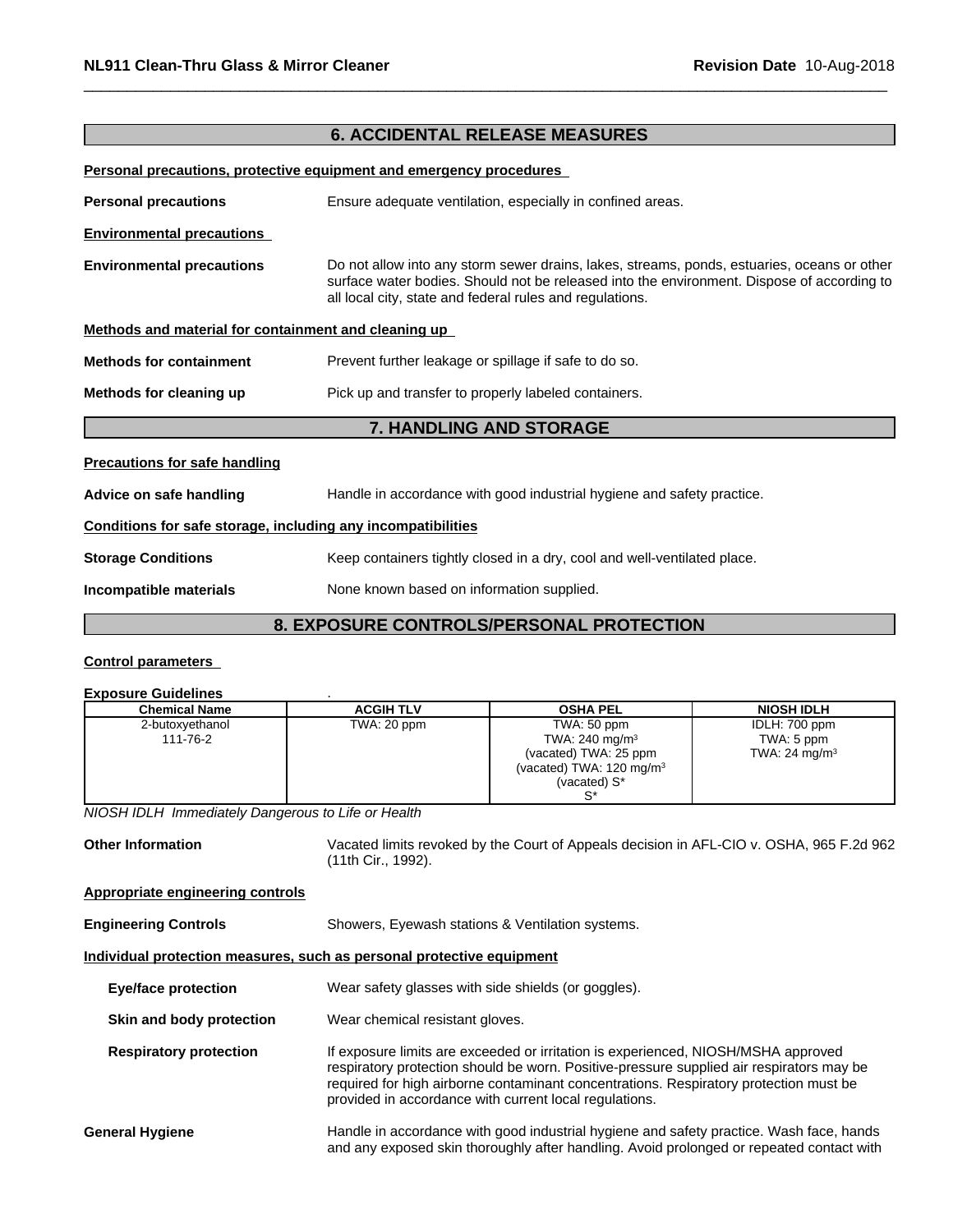skin. Wear suitable gloves and eye/face protection.

## **9. PHYSICAL AND CHEMICAL PROPERTIES**

#### **Information on basic physical and chemical properties**

| <b>Physical state</b>               | Liquid                   |                  |  |
|-------------------------------------|--------------------------|------------------|--|
| Appearance                          | <b>Clear Violet</b>      |                  |  |
| Color                               | Violet                   |                  |  |
| Odor                                | Butyl cellosolve         |                  |  |
| <b>Odor threshold</b>               | No Information available |                  |  |
| <b>Property</b>                     | Values                   | Remarks • Method |  |
| рH                                  | $7.0 - 8.0$              |                  |  |
| <b>Specific Gravity</b>             | 0.99                     |                  |  |
| <b>Viscosity</b>                    | A-5 Gardner cP @ 25°C    |                  |  |
| <b>Melting point/freezing point</b> | No Information available |                  |  |
| <b>Flash point</b>                  | 93 °C 200 °F             |                  |  |
| Boiling point / boiling range       | $< 212$ °F               |                  |  |
| <b>Evaporation rate</b>             | No Information available |                  |  |
| Flammability (solid, gas)           | No data available        |                  |  |
| <b>Flammability Limits in Air</b>   |                          |                  |  |
| <b>Upper flammability limit:</b>    | No Information available |                  |  |
| Lower flammability limit:           | No Information available |                  |  |
| Vapor pressure                      | No Information available |                  |  |
| Vapor density                       | No Information available |                  |  |
| <b>Water solubility</b>             | Complete                 |                  |  |
| <b>Partition coefficient</b>        | No Information available |                  |  |
| <b>Autoignition temperature</b>     | No Information available |                  |  |
| Decomposition temperature           | No Information available |                  |  |
| <b>Other Information</b>            |                          |                  |  |
|                                     |                          |                  |  |

**Density Lbs/Gal** 8.25<br> **VOC Content (%)** 8 **VOC** Content (%)

## **10. STABILITY AND REACTIVITY**

## **Reactivity**

No data available

#### **Chemical stability**

Stable under recommended storage conditions.

#### **Possibility of Hazardous Reactions**

None under normal processing.

#### **Conditions to avoid**

Extremes of temperature and direct sunlight.

#### **Incompatible materials**

None known based on information supplied.

#### **Hazardous Decomposition Products**

None known based on information supplied.

## **11. TOXICOLOGICAL INFORMATION**

#### **Information on likely routes of exposure**

**Product Information**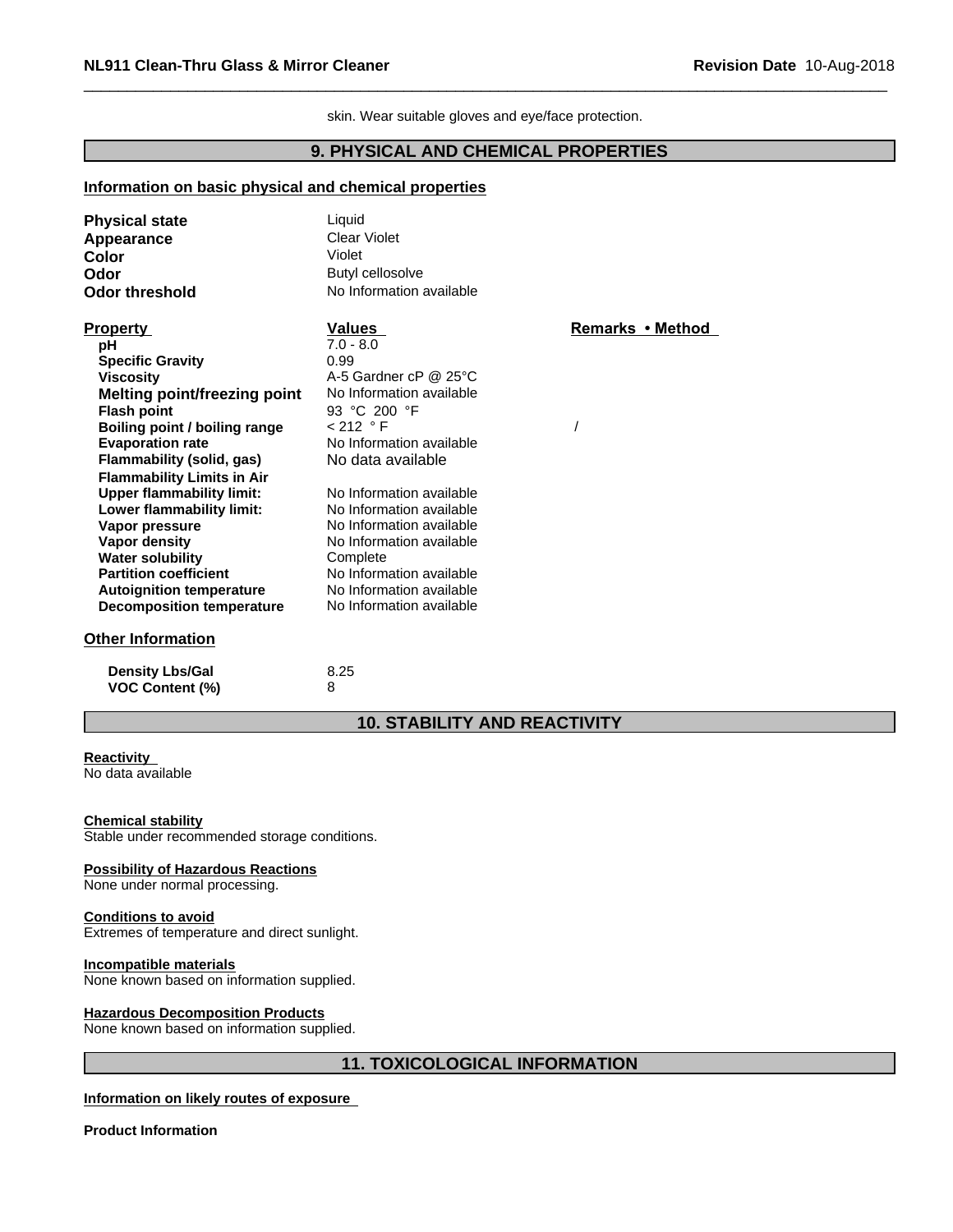| <b>Inhalation</b>   | Avoid breathing vapors or mists. Inhalation of vapors in high concentration may cause<br>irritation of respiratory system.                                                             |
|---------------------|----------------------------------------------------------------------------------------------------------------------------------------------------------------------------------------|
| Eye contact         | Avoid contact with eyes. Direct contact may cause serious eye irritation.                                                                                                              |
| <b>Skin Contact</b> | Avoid contact with skin. Causes mild skin irritation. Prolonged or repeated contact may<br>cause absorption to the skin.                                                               |
| Ingestion           | Do not taste or swallow. May cause gastro intestinal irritation. Ingestion may result in the<br>absorption of potentially harmful amounts leading to possible liver and kidney damage. |

| <b>Chemical Name</b>  | Oral LD50                     | Dermal LD50                         | <b>Inhalation LC50</b>                                           |
|-----------------------|-------------------------------|-------------------------------------|------------------------------------------------------------------|
| 2-butoxyethanol       | Rat<br>mg/ko<br>$-$ 4.<br>= 4 | Rabbit<br>$-$ 90<br>, mg/ka<br>= ೨೨ | $= 486$<br>$450$ ppm<br>Rat<br>ppm<br>$\cdot$ n = $\prime$<br>14 |
| . 444<br>$1 - 76 - 2$ |                               |                                     | Rat                                                              |

## **Information on toxicological effects**

**Symptoms** No Information available.

## **Delayed and immediate effects as well as chronic effects from short and long-term exposure**

| No Information available.<br><b>Sensitization</b><br>Germ cell mutagenicity<br>No Information available.<br>The table below indicates whether each agency has listed any ingredient as a carcinogen.<br>Carcinogenicity<br><b>Chemical Name</b><br><b>ACGIH</b><br><b>IARC</b><br><b>NTP</b><br><b>OSHA</b><br>2-butoxyethanol<br>A <sub>3</sub><br>Group 3<br>111-76-2<br>ACGIH (American Conference of Governmental Industrial Hygienists)<br>A3 - Animal Carcinogen<br>IARC (International Agency for Research on Cancer)<br>Group 3 -Not classifiable as a human carcinogen<br>No Information available.<br><b>Reproductive toxicity</b><br>No Information available.<br><b>STOT - single exposure</b><br>No Information available.<br><b>STOT - repeated exposure</b><br>May cause adverse effects on the bone marrow and blood-forming system. May cause<br><b>Chronic toxicity</b><br>adverse liver effects.<br>Blood, Central nervous system, EYES, hematopoietic system, Kidney, Liver, Respiratory<br>Target organ effects<br>system, Skin.<br>No Information available.<br><b>Aspiration hazard</b> |  |  |  |  |
|----------------------------------------------------------------------------------------------------------------------------------------------------------------------------------------------------------------------------------------------------------------------------------------------------------------------------------------------------------------------------------------------------------------------------------------------------------------------------------------------------------------------------------------------------------------------------------------------------------------------------------------------------------------------------------------------------------------------------------------------------------------------------------------------------------------------------------------------------------------------------------------------------------------------------------------------------------------------------------------------------------------------------------------------------------------------------------------------------------------|--|--|--|--|
|                                                                                                                                                                                                                                                                                                                                                                                                                                                                                                                                                                                                                                                                                                                                                                                                                                                                                                                                                                                                                                                                                                                |  |  |  |  |
|                                                                                                                                                                                                                                                                                                                                                                                                                                                                                                                                                                                                                                                                                                                                                                                                                                                                                                                                                                                                                                                                                                                |  |  |  |  |
|                                                                                                                                                                                                                                                                                                                                                                                                                                                                                                                                                                                                                                                                                                                                                                                                                                                                                                                                                                                                                                                                                                                |  |  |  |  |
|                                                                                                                                                                                                                                                                                                                                                                                                                                                                                                                                                                                                                                                                                                                                                                                                                                                                                                                                                                                                                                                                                                                |  |  |  |  |
|                                                                                                                                                                                                                                                                                                                                                                                                                                                                                                                                                                                                                                                                                                                                                                                                                                                                                                                                                                                                                                                                                                                |  |  |  |  |
|                                                                                                                                                                                                                                                                                                                                                                                                                                                                                                                                                                                                                                                                                                                                                                                                                                                                                                                                                                                                                                                                                                                |  |  |  |  |
|                                                                                                                                                                                                                                                                                                                                                                                                                                                                                                                                                                                                                                                                                                                                                                                                                                                                                                                                                                                                                                                                                                                |  |  |  |  |
|                                                                                                                                                                                                                                                                                                                                                                                                                                                                                                                                                                                                                                                                                                                                                                                                                                                                                                                                                                                                                                                                                                                |  |  |  |  |
|                                                                                                                                                                                                                                                                                                                                                                                                                                                                                                                                                                                                                                                                                                                                                                                                                                                                                                                                                                                                                                                                                                                |  |  |  |  |
|                                                                                                                                                                                                                                                                                                                                                                                                                                                                                                                                                                                                                                                                                                                                                                                                                                                                                                                                                                                                                                                                                                                |  |  |  |  |
|                                                                                                                                                                                                                                                                                                                                                                                                                                                                                                                                                                                                                                                                                                                                                                                                                                                                                                                                                                                                                                                                                                                |  |  |  |  |
|                                                                                                                                                                                                                                                                                                                                                                                                                                                                                                                                                                                                                                                                                                                                                                                                                                                                                                                                                                                                                                                                                                                |  |  |  |  |
|                                                                                                                                                                                                                                                                                                                                                                                                                                                                                                                                                                                                                                                                                                                                                                                                                                                                                                                                                                                                                                                                                                                |  |  |  |  |
| <b>Numerical measures of toxicity - Product Information</b>                                                                                                                                                                                                                                                                                                                                                                                                                                                                                                                                                                                                                                                                                                                                                                                                                                                                                                                                                                                                                                                    |  |  |  |  |
| <b>Unknown Acute Toxicity</b><br>0% of the mixture consists of ingredient(s) of unknown toxicity                                                                                                                                                                                                                                                                                                                                                                                                                                                                                                                                                                                                                                                                                                                                                                                                                                                                                                                                                                                                               |  |  |  |  |
| The following values are calculated based on chapter 3.1 of the GHS document.                                                                                                                                                                                                                                                                                                                                                                                                                                                                                                                                                                                                                                                                                                                                                                                                                                                                                                                                                                                                                                  |  |  |  |  |
| 5,875.00<br>ATEmix (oral)                                                                                                                                                                                                                                                                                                                                                                                                                                                                                                                                                                                                                                                                                                                                                                                                                                                                                                                                                                                                                                                                                      |  |  |  |  |
| <b>ATEmix (dermal)</b><br>13,750.00                                                                                                                                                                                                                                                                                                                                                                                                                                                                                                                                                                                                                                                                                                                                                                                                                                                                                                                                                                                                                                                                            |  |  |  |  |
| 18.80<br>ATEmix (inhalation-dust/mist)                                                                                                                                                                                                                                                                                                                                                                                                                                                                                                                                                                                                                                                                                                                                                                                                                                                                                                                                                                                                                                                                         |  |  |  |  |

## **12. ECOLOGICAL INFORMATION**

#### **Ecotoxicity**

0.04% of the mixture consists of components(s) of unknown hazards to the aquatic environment

| Chemical Name   | Algae/aguatic plants | Fish                           | Crustacea                         |
|-----------------|----------------------|--------------------------------|-----------------------------------|
| 2-butoxvethanol |                      | 1490: 96 h Lepomis macrochirus | 1698 - 1940: 24 h Daphnia magna 1 |
| 111-76-2        |                      | mg/L LC50 static 2950: 96 h    | mg/L EC50 1000: 48 h Daphnia      |
|                 |                      | Lepomis macrochirus mg/L LC50  | magna mg/L EC50                   |

## **Persistence and degradability**

No Information available.

**Bioaccumulation** Bioaccumulative potential.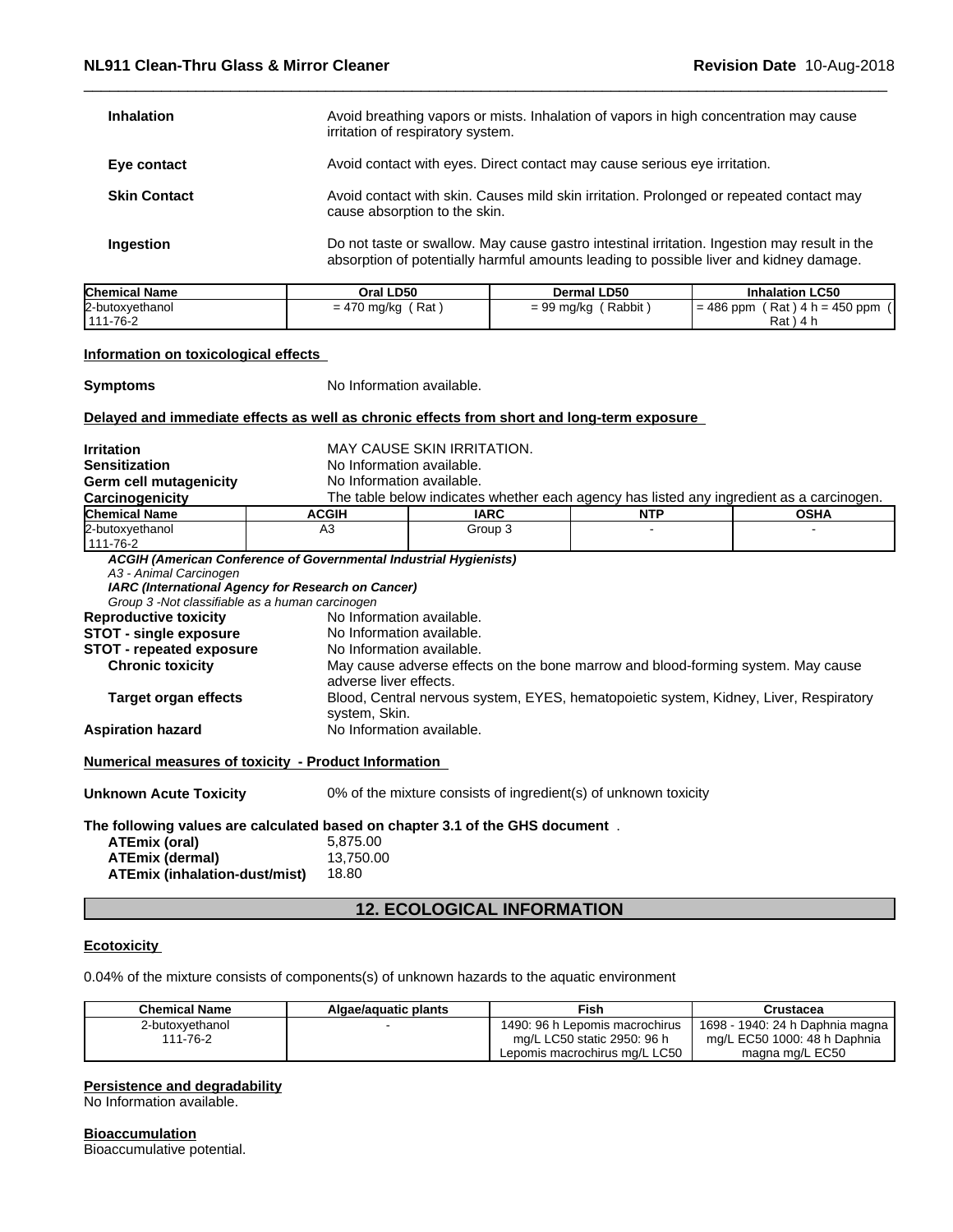| <b>Chemical Name</b> | coefficient<br>л.<br>tition<br>а |
|----------------------|----------------------------------|
| 2-butoxvethanol      | ດ ດ 4<br>U.O.                    |
| 111-76-2             |                                  |

**Other adverse effects** No Information available

## **13. DISPOSAL CONSIDERATIONS**

#### **Waste treatment methods**

**Disposal of wastes** Disposal should be in accordance with applicable regional, national and local laws and regulations.

**Contaminated packaging Do not reuse container.** 

## **14. TRANSPORT INFORMATION**

The basic description below is specific to the container size. This information is provided for at a glance DOT information. Please refer to the container and/or shipping papers for the appropriate shipping description before tendering this material for shipment. For additional information, please contact the distributor listed in section 1 of this SDS.

| <b>DOT</b><br><u> The Communication of the Communication of the Communication of the Communication of the Communication of the Communication of the Communication of the Communication of the Communication of the Communication of the Commun</u> | Not regulated |
|----------------------------------------------------------------------------------------------------------------------------------------------------------------------------------------------------------------------------------------------------|---------------|
|                                                                                                                                                                                                                                                    |               |

**TDG** Not regulated

**15. REGULATORY INFORMATION**

| International Inventories |          |  |
|---------------------------|----------|--|
| <b>TSCA</b>               | Complies |  |
| <b>DSL/NDSL</b>           | Complies |  |

#### **Legend:**

 **TSCA** - United States Toxic Substances Control Act Section 8(b) Inventory  **DSL/NDSL** - Canadian Domestic Substances List/Non-Domestic Substances List

#### **US Federal Regulations**

#### **SARA 313**

Section 313 of Title III of the Superfund Amendments and Reauthorization Act of 1986 (SARA). This product contains a chemical or chemicals which are subject to the reporting requirements of the Act and Title 40 of the Code of Federal Regulations, Part 372

| <b>Chemical Name</b>                  | <b>SARA 313 - Threshold Values %</b> |
|---------------------------------------|--------------------------------------|
| 2-butoxyethanol - 111-76-2            | 1.0                                  |
| <b>SARA 311/312 Hazard Categories</b> |                                      |
| Acute health hazard                   | No                                   |
| <b>Chronic Health Hazard</b>          | No                                   |
| <b>Fire hazard</b>                    | Yes                                  |
| Sudden release of pressure hazard     | No                                   |
| <b>Reactive Hazard</b>                | No                                   |

#### **CWA** (Clean Water Act)

This product does not contain any substances regulated as pollutants pursuant to the Clean Water Act (40 CFR 122.21 and 40 CFR 122.42)

## **CERCLA**

This material, as supplied, does not contain any substances regulated as hazardous substances under the Comprehensive Environmental Response Compensation and Liability Act (CERCLA) (40 CFR 302) or the Superfund Amendments and Reauthorization Act (SARA) (40 CFR 355). There may be specific reporting requirements at the local, regional, or state level pertaining to releases of this material